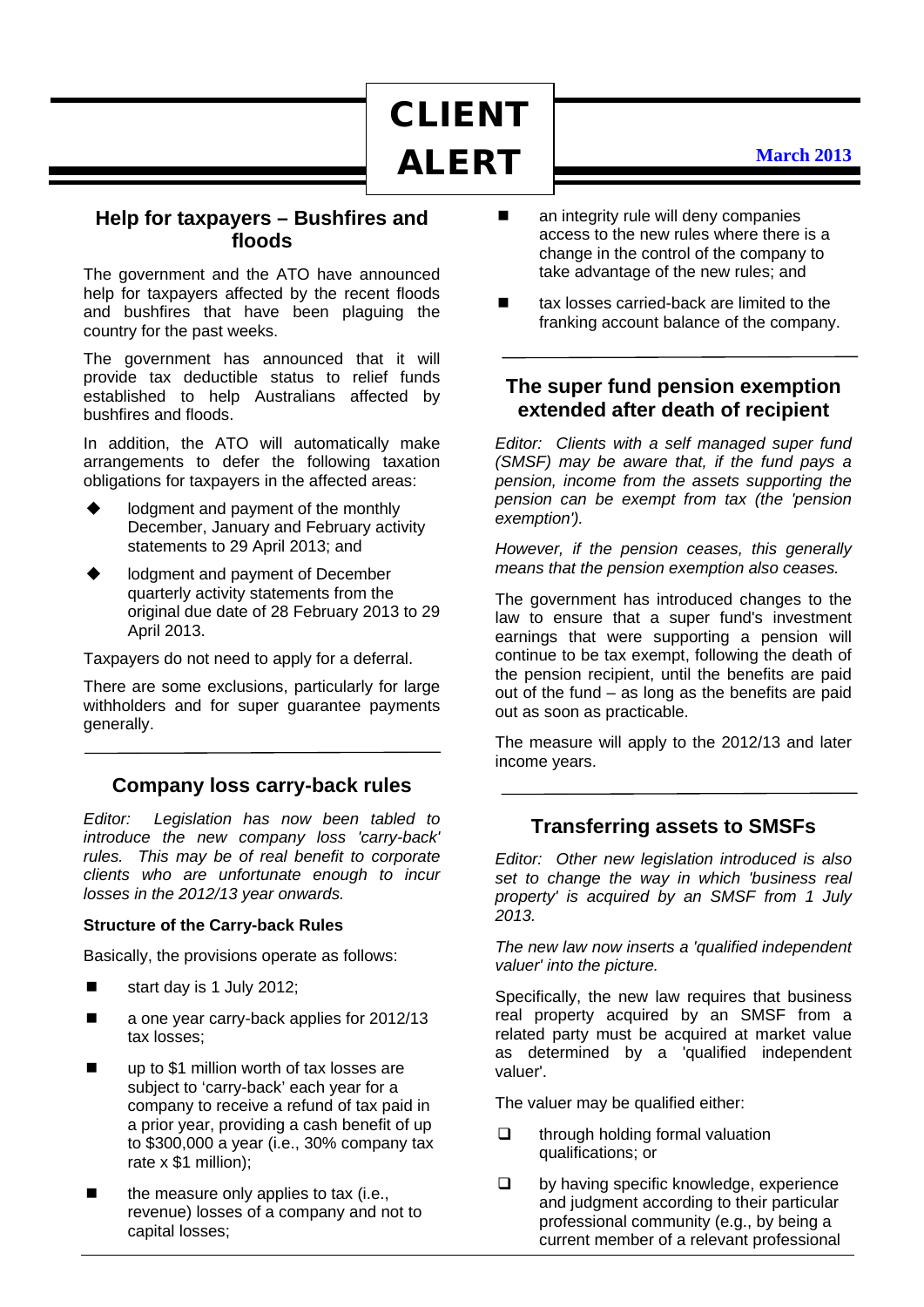body or trade association).

The valuer must also be independent, so the valuer cannot be a member of the fund or a related party of the fund.

## **New rules for trustees of SMSFs**

The ATO has issued a reminder that new regulations apply to self-managed superannuation funds (SMSFs) from the 2012/13 income year.

They require trustees of SMSFs to:

- value the fund's assets at their market value for the purpose of preparing financial accounts and statements of the fund;
- consider insurance for their members as part of the fund's investment strategy; and
- review the fund's investment strategy on a regular basis.

Trustees who fail to comply with these requirements may be subject to penalties.

#### **ATO given more powers to deal with noncompliance**

Trustees have always been required to keep the money and other assets of the SMSF separate from those held by the trustee personally (or by a standard employer-sponsor or an associate of a standard employer-sponsor).

A regulation has now made this requirement an 'operating standard', which means the ATO now has the power to enforce compliance.

Contraventions may result in a fine of up to 100 penalty units.

*Editor: Penalty units were recently increased from \$110 to \$170 per penalty unit; therefore, e.g., 100 penalty units would equal \$17,000 (up from \$11,000)!*

# **ATO Data Matching Programs**

The ATO has announced that it will request and collect information for the purposes of the following data matching programs.

## **Banking Transparency Strategy Data Matching Program**

The ATO will collect the offshore account details of approximately 50,000 bank customers to identify Australian resident taxpayers with offshore bank accounts, which may evidence undeclared income and/or gains in the 2008/09 to 2010/11 financial years, from the major banks (i.e., the 'Big Four'), as well as 14 other banks, including the Bank of Queensland, Macquarie Bank, Citigroup, HSBC, Rabobank, Arab Bank Australia, Bank of China, Credit Suisse and the Union Bank of Switzerland.

## **Credit and Debit Card Data Matching Program**

The ATO will request and collect data relating to credit and debit card sales relating to approximately 900,000 merchants for the period 1 July 2011 to 30 June 2012 from the Big Four banks, as well as St George Bank, Bendigo and Adelaide Bank, Bank of Queensland, BWA Merchant Services, American Express Australia and Diners Club Australia.

## **Real Property Data Matching Program**

The ATO will request and collect names and addresses of approximately 10.4 million individuals and other entities transacting with real property from the various State Revenue Offices and land title registration bodies around the country, as well as other entities such as the NSW Office of Fair Trading – Rental Bond Board, Consumer Affairs Victoria – Residential Tenancies Bond Authority, and the Queensland Residential Tenancies Authority.

## **How to (effectively) claim input tax credits on rental property expenses**

For GST purposes, renting out a residential property is generally an 'input taxed supply', which means that landlords are generally not entitled to claim an input tax credit for the GST embedded in any rental property expenses.

However, for landlords who are also employees, there is a possible planning technique to overcome this problem.

Basically, by salary packaging certain rental property expenses, employees may effectively avoid paying the GST on those expenses.

In particular, if an employee is entitled to claim an immediate (i.e., a 100%) deduction for an expense they incurred in relation to a rental property, they should consider having their GSTregistered employer reimburse the expense paid (or have the employer directly pay the expense on their behalf), and only salary package the **GST-exclusive cost** of the expense under a salary sacrifice arrangement.

The employer is in the same position financially, whether paying salary or an equivalent amount for the rental property expenses (provided the employer can claim an input tax credit on the expense, and a deduction for the remainder), but the employee can increase their after-tax income by only effectively paying (i.e., packaging) the GST-exclusive cost for the rental property